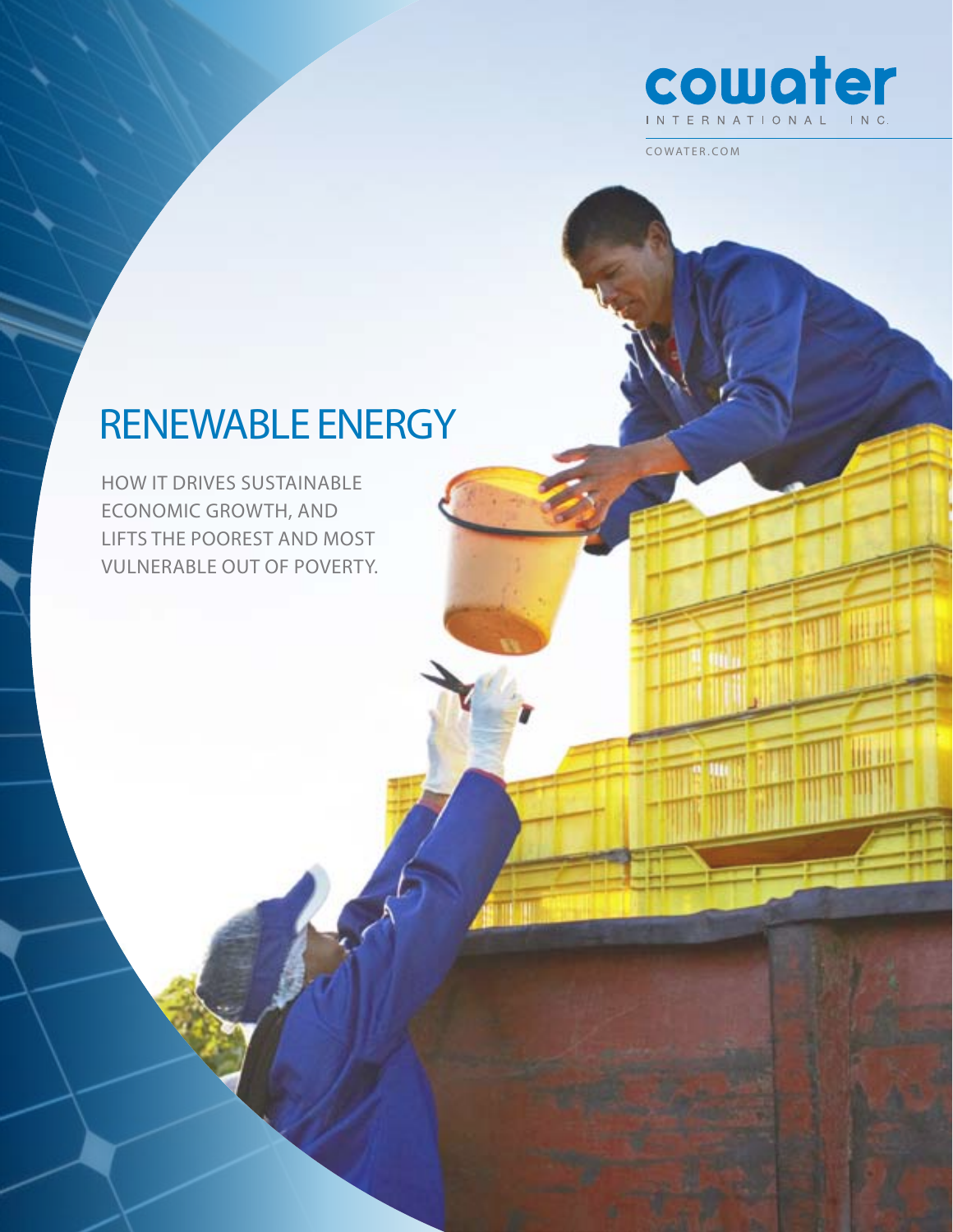

In this – the first of a series of Cowater white papers on topical issues in development we look at the critical link between energy access for the poorest and most vulnerable, and sustainable economic growth.

# three points are critical to establishing this link

- 1. Renewable energy (and specifically solar) allows power to reach poor communities directly, with significant localized jobs and enduring economic activity, especially for women and the most vulnerable.
- 2. Access to energy is a key determinant and is highly correlated to sustainable economic growth across countries.
- 3. Development project interventions can address key obstacles and barriers to renewable energy adoption in developing countries, and will pave the way for subsequent private sector activity in the region and bolstering sustainable economic growth.

The world is catching on to renewable energy's promise as a tool for rapid economic development. Solar power, for example, allows some of the world's poorest communities to leapfrog old models of electrification by building power generation close to communities where the power is used, without all the costly transmission and grid infrastructure to reach communities directly. Perhaps most importantly, deploying renewable energy (RE).

### How does Renewable Energy benefit the poorest and most vulnerable?

Extensive independent research has validated the direct link between electricity access and human development. Broadly, power consumption correlates strongly with the Human Development Index (HDI): those countries at the bottom of the HDI Index including Chad, Mali and Niger, also have among the lowest kilowatt-hour (kWh) consumption per capita in the world<sup>1</sup>. Moreover, access to affordable electricity (enabled by renewable power on a distributed basis) is key to women's economic empowerment. Large scale case studies<sup>2</sup> in developing countries find high correlation between energy access and higher incomes for women (as well as men), and that access to affordable electricity can enable significant gains in education, participation in the workforce, and starting businesses.

Solar energy in particular introduces a whole new paradigm to rural electrification: it allows projects to directly target isolated communities, on a cost-effective basis. The concept is very similar to the way cell towers removed the need for costly landline connections to poor and rural communities and literally enabled access to telecommunications and connectivity leading to economic growth, even in the poorest of communities. The power of solar energy is the same, with an even greater impact on economic development for the poorest and most vulnerable because of the clear correlation between access to affordable power and rates of economic growth<sup>3</sup> and the local jobs and business development that comes with renewable

> 1. IBRD and World Bank, Energy Services for the Millennium Development Goals, Table 2 page 19; http://www.unmillenniumproject.org/documents/MP\_Energy\_Low\_Res.pdf

2. See for example Deloitte University Press, "Women, energy and economic empowerment," http://dupress.com/articles/women-empowerment-energy-access/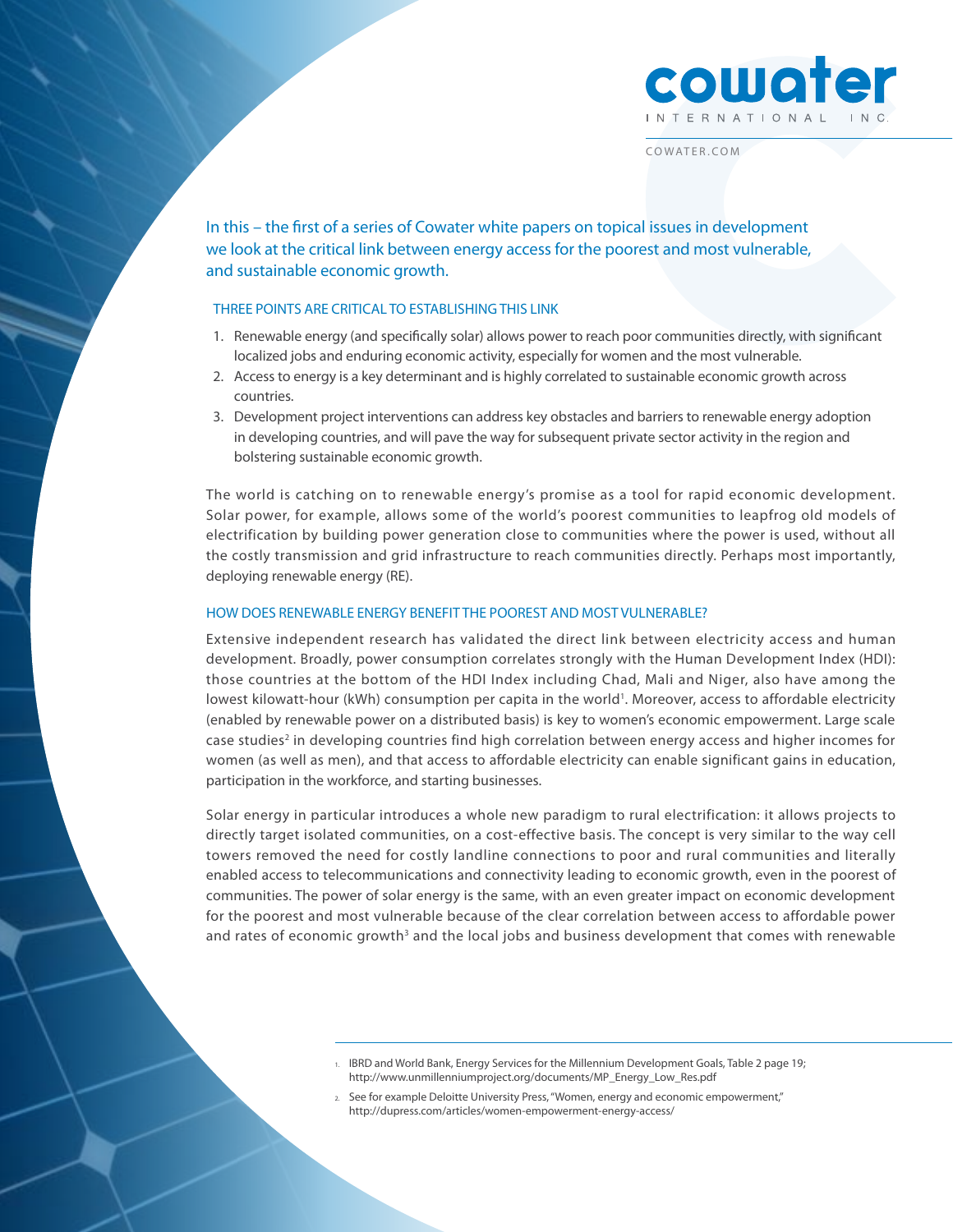

energy. Today RE is proven technology, it can be scaled, it can be installed and maintained by local technicians creating local employment, and it can be operated reliably for over 25+ years with minimal maintenance.

#### The link between power sector development and sustainable economic growth

Progressive development thinkers consider the concept of economic sustainability – meaning ensuring development results are viable once the project finishes and subsidies are phased out – as critical to successful projects. What we want are projects that naturally scale up and create jobs because they are helping accelerate a business or technology that is fundamentally economically competitive, and we want to enable access to affordable electricity in poor communities that currently do not have it. Due to price compression of leading renewable energy technologies and convergence with fossil fuel prices on an per-unit of energy output basis (see Figure 1), we happily have a situation where RE is often cheaper than competing fossil fuel energy sources including in rural/underserved regions of the developing world. This means it is economically viable and can be scaled up after the successful interventions of a development assistance project have concluded.<sup>4</sup>

Development of local RE industries is a natural fit for enabling sustainable economic growth and empowerment of the most vulnerable. In terms of building competitive industries, we can see high correlations between high



Source: Cleantechnica - http://cleantechnica.com/2014/09/04/solar-panel-cost-trends-10-charts/

- 3. http://www.worldenergyoutlook.org/media/weowebsite/energydevelopment/WEO2004Chapter10.pdf
- While the focus of this piece is solar power, other renewable technologies also have promise as a tool of international development assistance and will be covered in future Cowater white papers.